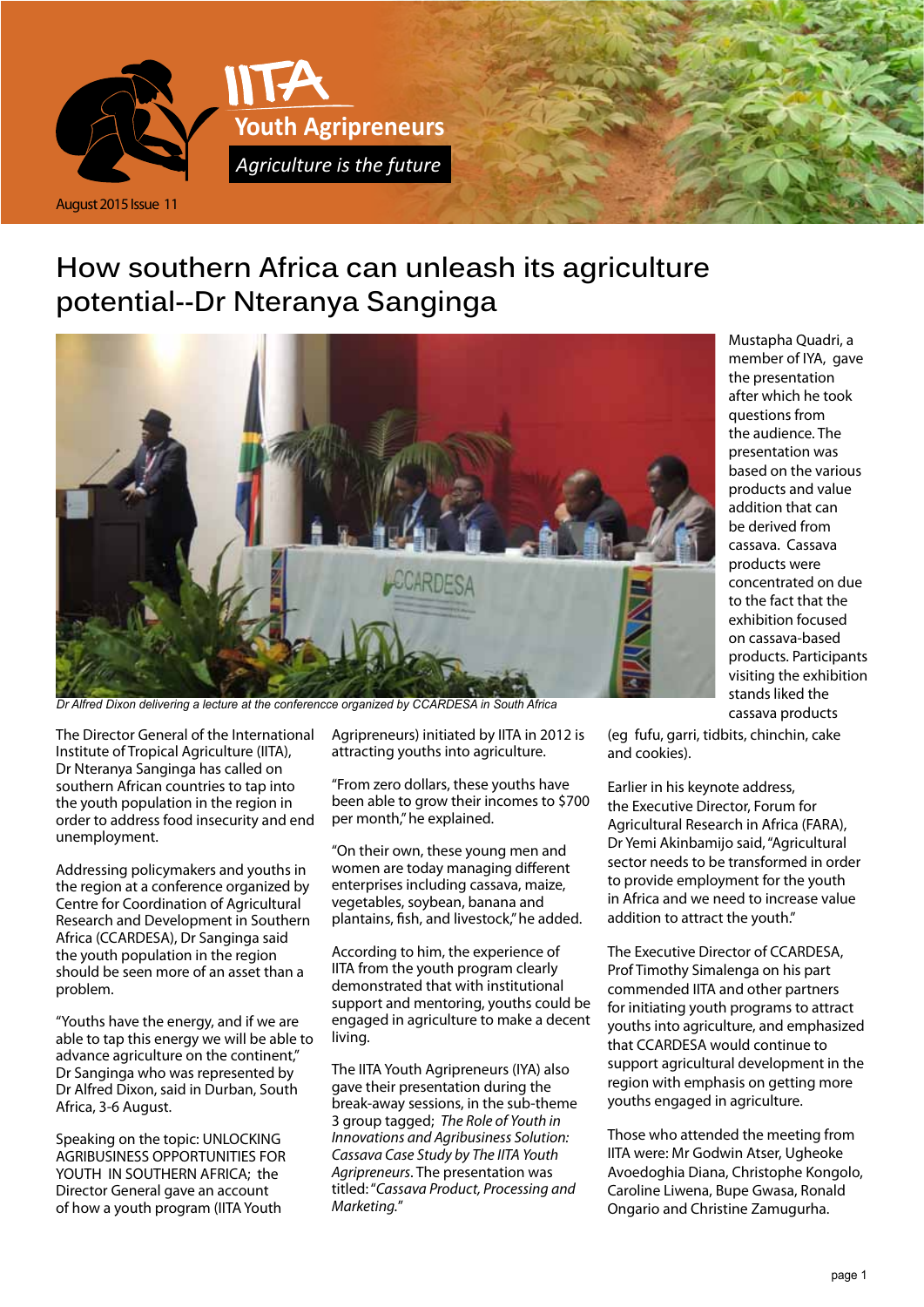## **IITA Youth Agripreneurs promote cassava based products in South Africa**



*Avo (in red) educating the participants at the IYA exhibition stand*

IITA Youth Agripreneurs' exhibition stand was rated as one of the best by participants at a conference organized by Centre for Coordination of Agricultural Research and Development in Southern Africa (CCARDESA) recently. The participants who took time out to visit the IYA exhibition booth showed interest in various products displayed by the youths. Products displayed, which were by-products of cassava and cassava flour included garri, High

Quality Cassava Flour, fufu, bread, cakes, biscuit, cookies, *chinchin*, and tidbit.

Amazed at the taste of the products, there was a lot of curiosity on the importance of making use of cassava flour for confectioneries and other products. The representative of the IYA, Avoedoghie Ugheoke who was stationed at the exhibition stand enlightened participants on the benefits of using cassava flour. She also highlighted the economic value explaining that the use of cassava flour would reduce the importation of wheat flour and upscale the production and use of cassava.

She explained, "In Nigeria, statistics show that we spend billions of naira on the importation of wheat flour for the production of several snacks and confectioneries. This is not a positive development to the economy, so the government is gradually working towards substituting the use of wheat flour for cassava flour to minimize the importation of wheat flour."

# **IITA Youth Agripreneurs showcase products at Lagos exhibition**

Representatives of the IITA Youth Agripreneurs recently participated at an agribusiness conference organized by the Covenant Christian Center at the Church auditorium in Iganmu, Lagos on the 22nd of August.

Themed: "SME OPPORTUNITIES IN NIGERIA'S AGRIBUSINESS VALUE CHAIN", the conference was aimed at enlightening participants on the central role of agriculture in Nigeria's economic development.

Speaking on the topic, "*Addressing the Technological Constraints of Agribusiness in Nigeria*", Dr Alfred Dixon, Head of Partnerships Coordination, and Leader of the Cassava Weed Management Project, stated that youths have a very important role to play in the development of agriculture in Nigeria. Referring to the youth as an untapped resource in Nigeria, Dr Dixon emphasized the need for government and other stakeholders



*IYA's exhibition stand in Lagos, Nigeria; Oyesiji Funmilayo (L), Mrs Ezine Ibe (M) and Mr Olatunji Olayiwola*

in the sector to consider the youth and carry them along in various agriculture development policies. Giving a case study of the IITA Youth Agripreneurs, Dr Dixon stressed that with training, mindset change and

technical support, the youth can be productively engaged in agriculture. Dr Dixon also gave detailed information on the contribution of the IITA Business Incubation Platform (BIP) to the development of agriculture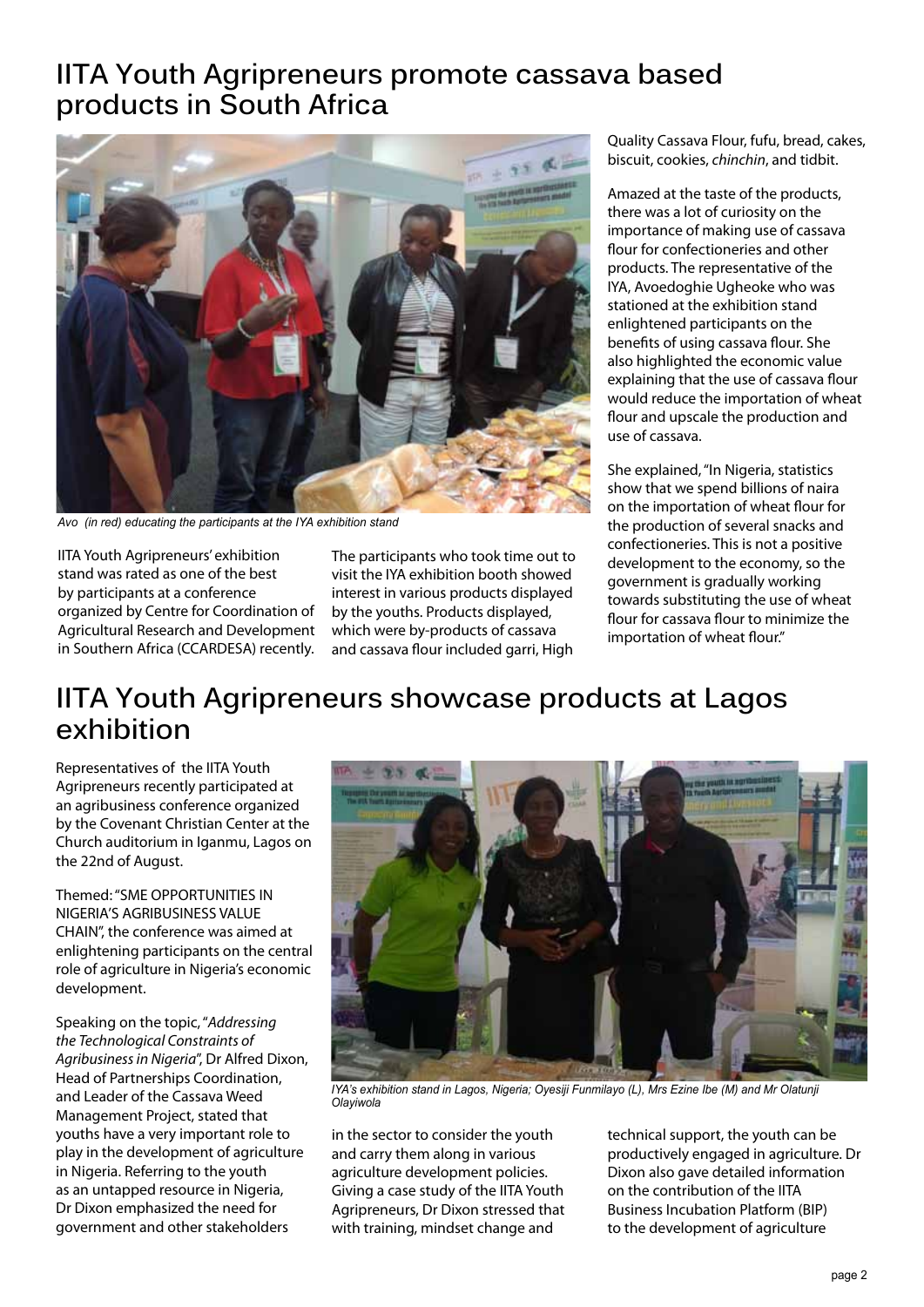in Africa.Other speakers at the event also delivered lectures on ways of addressing Agribusiness Value Chain in the development of Nigeria's economy. Several products from IITA such as cassava bread, cassava cake, cassava

cookies, IYA Tidbit, IYA Soymilk, maize seeds, soybean seeds, cowpea seeds, Aflasafe and Nodumax inoculants were exhibited at the IITA / IYA exhibition stands. The exhibition stand recorded

a large turnout of people with lots of them indicating interest on the distribution and sales of IYA's product. The event had over 1,500 participants in attendance.

# **IITA Youth Agripreneurs undergo training on soybean value addition**



*Members of the IITA Youth Agripreneurs - Ajuruchukwu Promise, Obafemi Victoria and Akinsiku Damilola undergoing training at Kenya*

As part of its bid to expand the production scale and quality of the value added products, some representatives of the Processing and Marketing Unit of IYA in May attended a one-week training in Kenya.

The trainees, Akinsiku Damilola, Obafemi Victoria, and Ajuruchukwu Promise were trained on soybean value addition at the Kenya Industrial Research and Development Institute (KIRDI) in Kisumu and Bungoma counties respectively.

According to the trainees, the training was based on how to produce high quality soymilk without sickle, and improve the thickness and uniformity in the taste of the soymilk produced by IYA so as to meet the necessary requirements for certification.

The training also served as an eye opener for the processing team to identify the specific and appropriate equipment to use for the production of soymilk and to acquire skills in other soybean value added products such as yoghurt, Mala

(fermented milk) and Tofu (soycheese). The team was also trained on the effective use of modern technologies for the production of the soymilk, safety and cleanliness during production.





# Agribusiness: Key to Productive Youth **Engagement**

## **IITA, KANO STATION 7 - 17TH SEPTEMBER, 2015**

**BILL&MELINDA GATES** foundation



*...Agriculture is the future*

IITA Youth Agripreneurs on 07 September 2015 commenced a second-batch agribusiness training workshop on how to engage youths from Borno State in agriculture. The workshop tagged: "*Key to Productive Youth Engagement*", is geared towards increasing the knowledge of the young

people in sustainable agricultural practices and developing their entrepreneurial skills in agribusiness to facilitate their self-dependence.